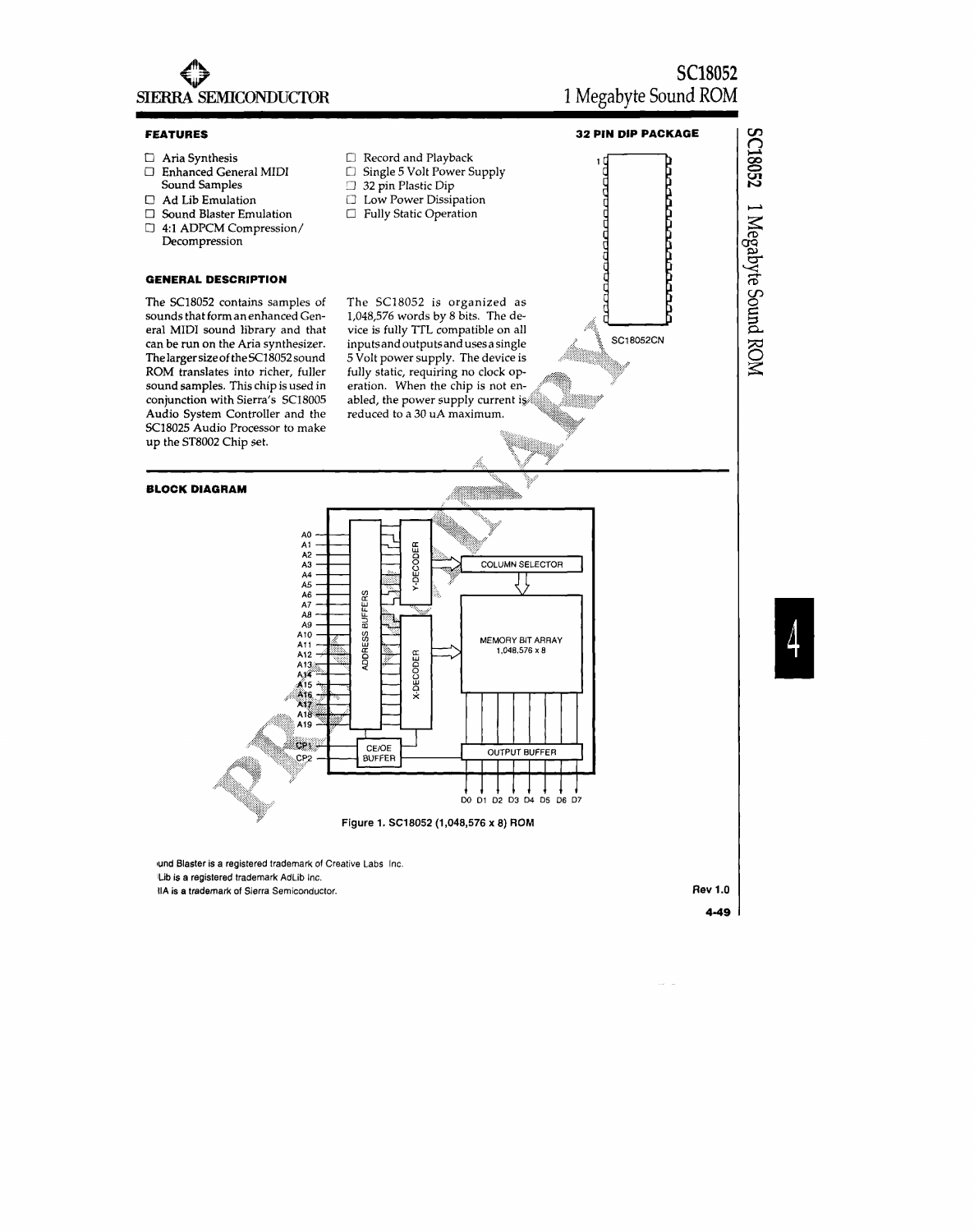## H DECODIE

SC18052

|                | <b>PIN DESCRIPTIONS</b>                      |                    |  |
|----------------|----------------------------------------------|--------------------|--|
| PIN NAME       | <b>PIN NUMBER</b>                            | <b>DESCRIPTION</b> |  |
| $A_0 - A_{19}$ | 12-5, 27-26, 23, 25, 4, 28-29, 3-2, 30-31, 1 | Address inputs.    |  |
| $D_0 - D_7$    | $13 - 15, 17 - 21$                           | Data outputs.      |  |
| CP1, CP2       | 22.24                                        | Control pins.      |  |
| $V_{CC}$       | 32                                           | $+5V$ supply.      |  |
| $V_{SS}$       | 16                                           | Ground.            |  |

### **CONNECTION DIAGRAM**

| <b>CAPACITANCE</b> $T_A = 25^{\circ}C$ , $f = 1.0$ MHz |
|--------------------------------------------------------|
|                                                        |

| A <sub>19</sub> |    | ٦  |                  | 32 | $v_{\rm CC}$   |
|-----------------|----|----|------------------|----|----------------|
| $A_{16}$        | L  | 2  |                  | 31 | $A_{18}$       |
| $A_{15}$        |    | 3  |                  | 30 | $A_{17}$       |
| $A_{12}$        |    | 4  |                  | 29 | $A_{14}$       |
| A <sub>7</sub>  | L  | 5  |                  | 28 | $A_{13}$       |
| $A_6$           | L. | 6  |                  | 27 | $A_8$          |
| ${\sf A}_5$     | L  | 7  | PDIP             | 26 | A <sub>9</sub> |
| A <sub>4</sub>  | l  | 8  |                  | 25 | $A_{11}$       |
| $A_{3}$         | L  | 9  | <b>SC18052CN</b> | 24 | CP2            |
| A <sub>2</sub>  |    | 10 |                  | 23 | $A_{10}$       |
| A <sub>1</sub>  |    | 11 |                  | 22 | CP1            |
| $A_0$           |    | 12 |                  | 21 | $D_7$          |
| $D_0$           |    | 13 |                  | 20 | $D_6$          |
| $D_1$           |    | 14 |                  | 19 | D5             |
| $D_2$           |    | 15 |                  | 18 | D <sub>4</sub> |
|                 |    |    |                  |    |                |
| ٧ss             |    | 16 |                  | 17 | $D_3$          |

| <b>SYMBOL</b> | <b>PARAMETER</b>   | <b>TEST</b><br><b>CONDITIONS</b> | <b>TYP</b> | MAX | <b>UNIT</b> |
|---------------|--------------------|----------------------------------|------------|-----|-------------|
| ЧΝ            | Input capacitance  | $V_{IN} = 0V$                    |            |     | рF          |
| ד: ורז–       | Output capacitance | $V_{\text{IM}} = 0V$             |            |     | υF          |

#### **TRUTH TABLE**

(For simplicity, all control functions in the truth table are defined as active high.)

| $CP1 = CE/OE$ | $CP2 = CE/OE$ | <b>OUTPUTS</b> | POWER        |
|---------------|---------------|----------------|--------------|
| CE/OE active  | CE/OE active  | Data out       | $1_{CC}$     |
| CE inactive   |               | High Z         | $_{\rm LSB}$ |
| OE inactive   | CE active     | High Z         | $1_{CC}$     |
|               | CE inactive   | High Z         | lsr          |
| CE active     | OE inactive   | High Z         | lcc          |

 $\sim$ 

# **ABSOLUTE MAXIMUM RATINGS**

| Ambient Temperature Under Bias – $T_A$ | -55°C to +125°C                       |
|----------------------------------------|---------------------------------------|
| Storage Temperature                    | -65 $^{\circ}$ C to +150 $^{\circ}$ C |
| Operating Temperature                  | $+125\degree$ C                       |
| Input or Output Voltages               | $-0.3$ to $V_{CC}+0.3V$               |
| Maximum V <sub>DD</sub>                | $-0.3V$ to $7V$                       |
| Maximum Power                          | 500mW                                 |

Stresses beyond those listed under "Absolute Maximum Ratings" may cause permanent damage to the device. This is a stress<br>rating only, and functional operation of the device at these or any other conditions beyond those lis NOTE:

4.50

 $\mathbf{r}$